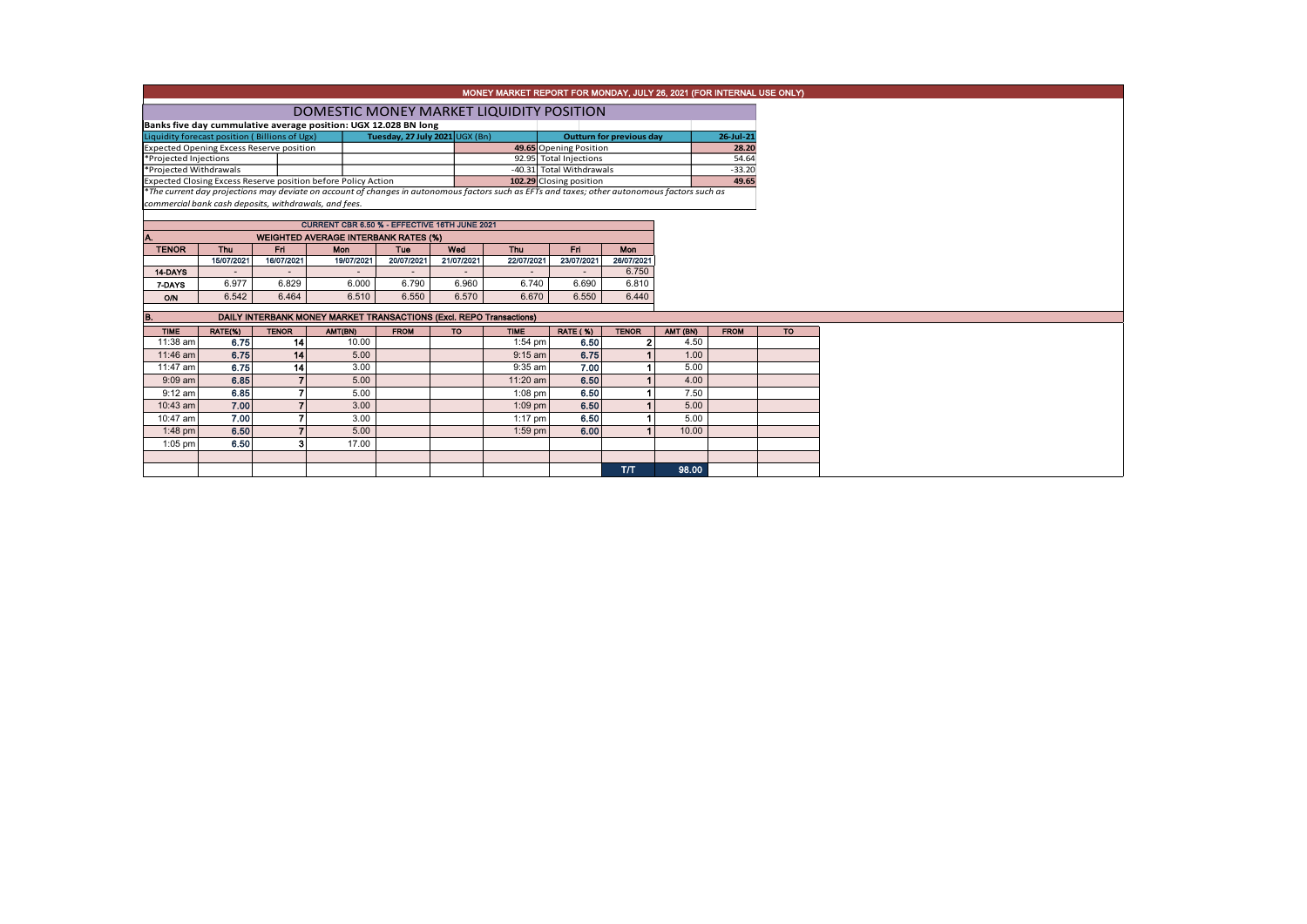| Ic.<br><b>CBR AND THE 7- DAY WAR INTERBANK RATES</b>                              |                                                                  |             |                                                                                       |                 |                               |                                                                                                                            |                             |                |            |                        |            |            |  |  |  |  |
|-----------------------------------------------------------------------------------|------------------------------------------------------------------|-------------|---------------------------------------------------------------------------------------|-----------------|-------------------------------|----------------------------------------------------------------------------------------------------------------------------|-----------------------------|----------------|------------|------------------------|------------|------------|--|--|--|--|
| 9.500                                                                             |                                                                  |             |                                                                                       |                 |                               |                                                                                                                            |                             |                |            |                        |            |            |  |  |  |  |
| 9.000                                                                             |                                                                  |             |                                                                                       |                 |                               |                                                                                                                            |                             |                |            |                        |            |            |  |  |  |  |
| 8.500                                                                             |                                                                  |             |                                                                                       |                 |                               |                                                                                                                            |                             |                |            |                        |            |            |  |  |  |  |
| 8.000                                                                             |                                                                  |             |                                                                                       |                 |                               |                                                                                                                            |                             |                |            |                        |            |            |  |  |  |  |
| 7.500                                                                             |                                                                  |             |                                                                                       |                 |                               |                                                                                                                            |                             |                |            |                        |            |            |  |  |  |  |
| 7.000<br>6.500                                                                    |                                                                  |             |                                                                                       |                 |                               |                                                                                                                            |                             |                |            | $\ldots \ldots \ldots$ |            |            |  |  |  |  |
| 6.000                                                                             |                                                                  |             |                                                                                       |                 |                               |                                                                                                                            |                             |                |            |                        |            |            |  |  |  |  |
| 5.500                                                                             |                                                                  |             |                                                                                       |                 |                               |                                                                                                                            |                             |                |            |                        |            |            |  |  |  |  |
| 5.000                                                                             |                                                                  |             |                                                                                       |                 |                               |                                                                                                                            |                             |                |            |                        |            |            |  |  |  |  |
| 4.500                                                                             |                                                                  |             |                                                                                       |                 |                               |                                                                                                                            |                             |                |            |                        |            |            |  |  |  |  |
| 4.000                                                                             |                                                                  |             |                                                                                       |                 |                               |                                                                                                                            |                             |                |            |                        |            |            |  |  |  |  |
|                                                                                   | 08/07/2021                                                       | 09/07/2021  | 12/07/2021                                                                            | 13/07/2021      | 14/07/2021                    | 15/07/2021                                                                                                                 | 16/07/2021                  | 19/07/2021     | 21/07/2021 | 22/07/2021             | 23/07/2021 | 26/07/2021 |  |  |  |  |
|                                                                                   |                                                                  |             |                                                                                       |                 |                               |                                                                                                                            |                             |                |            |                        |            |            |  |  |  |  |
|                                                                                   |                                                                  |             |                                                                                       |                 |                               |                                                                                                                            |                             |                |            |                        |            |            |  |  |  |  |
|                                                                                   |                                                                  |             |                                                                                       |                 |                               | • Overnight WAR -7-day WAR - CBR rate - Upper bound - Lower bound                                                          |                             |                |            |                        |            |            |  |  |  |  |
| D.<br>MONETARY POLICY OPERATIONS MATURITIES PROFILE: (29-JULY 2021 - 26-AUG 2021) |                                                                  |             |                                                                                       |                 |                               |                                                                                                                            |                             |                |            |                        |            |            |  |  |  |  |
| <b>DATE</b>                                                                       | <b>THUR</b>                                                      | <b>THUR</b> | <b>THUR</b>                                                                           | <b>THUR</b>     | <b>THUR</b>                   | <b>TOTAL</b>                                                                                                               |                             |                |            |                        |            |            |  |  |  |  |
|                                                                                   | 29-Jul-21                                                        | 05-Aug-21   | 12-Aug-21                                                                             | 19-Aug-21       | 26-Aug-21                     |                                                                                                                            |                             |                |            |                        |            |            |  |  |  |  |
| <b>REPO</b>                                                                       | 1,419.77                                                         | $\sim$      | $\overline{\phantom{a}}$                                                              | $\sim$          | $\sim$                        | 1,419.77                                                                                                                   |                             |                |            |                        |            |            |  |  |  |  |
| <b>REV REPO</b>                                                                   | $\sim$                                                           | $\sim$      | $\sim$                                                                                | $\sim$          | $\sim$                        |                                                                                                                            |                             |                |            |                        |            |            |  |  |  |  |
| <b>DEPO AUCT</b>                                                                  | 151.30                                                           | 29.22       | 93.40                                                                                 | 59.13           | 92.40                         | 425.45                                                                                                                     |                             |                |            |                        |            |            |  |  |  |  |
| <b>TOTALS</b>                                                                     | 1,571.07                                                         | 29.22       | 93.40                                                                                 | 59.13           | 92.40                         | 1,845.22                                                                                                                   |                             |                |            |                        |            |            |  |  |  |  |
|                                                                                   |                                                                  |             | Total O/S Deposit Auction balances held by BOU up to 07 October Q912021: UGX 553 BN   |                 |                               |                                                                                                                            |                             |                |            |                        |            |            |  |  |  |  |
|                                                                                   |                                                                  |             | Total O/S Repo, Reverse Repo & Deposit Auction balances held by BOU: UGX 1,972 BN     |                 |                               |                                                                                                                            |                             |                |            |                        |            |            |  |  |  |  |
|                                                                                   | (Ei) STOCK OF TREASURY SECURITIES                                |             |                                                                                       |                 | Eii)                          | <b>MONETARY POLICY MARKET OPERATIONS</b>                                                                                   |                             |                |            |                        |            |            |  |  |  |  |
|                                                                                   | LAST TBIILS ISSUE DATE: 22-JULY-2021                             |             |                                                                                       |                 |                               | (VERTICAL REPOS, REV-REPOS & DEPOSIT AUCTIONS)                                                                             |                             |                |            |                        |            |            |  |  |  |  |
|                                                                                   |                                                                  |             | 6,435.64                                                                              | 27/07/2021      | OMO                           | On-the-run O/S T-BILL STOCKs (Bns-UGX)<br><b>ISSUE DATE</b><br><b>AMOUNT</b><br><b>TENOR</b><br><b>WAR</b><br><b>RANGE</b> |                             |                |            |                        |            |            |  |  |  |  |
|                                                                                   | On-the-run O/S T-BONDSTOCKs(Bns-UGX)                             |             | 20,097.75                                                                             | 27/07/2021 REPO |                               |                                                                                                                            |                             |                |            |                        |            |            |  |  |  |  |
|                                                                                   | TOTAL TBILL & TBOND STOCK- UGX                                   |             |                                                                                       |                 |                               | $22$ -Jun                                                                                                                  | 347.50                      | 6.500          |            | $\overline{2}$         |            |            |  |  |  |  |
|                                                                                   | <b>DAUT</b><br>24-Jun<br>48.94<br>6.846<br>28<br>O/S=Outstanding |             |                                                                                       |                 |                               |                                                                                                                            |                             |                |            |                        |            |            |  |  |  |  |
| <b>MATURITY</b>                                                                   |                                                                  |             | 26.533.38                                                                             |                 | <b>REPO</b>                   | 23-Jun                                                                                                                     | 325.00                      | 6.500          |            | $\overline{1}$         |            |            |  |  |  |  |
|                                                                                   | TOTAL STOCK YTM (%)                                              |             | <b>CHANGE IN</b>                                                                      |                 | <b>DAUT</b>                   | 24-Jun                                                                                                                     | 58.51                       | 6.972          |            | 56                     |            |            |  |  |  |  |
|                                                                                   | (BN UGX)                                                         | AT CUT OFF* | NTM(1)                                                                                |                 | <b>REPO</b>                   | $24$ -Jun                                                                                                                  | 1,022.00                    | 6.500          |            | $\overline{7}$         |            |            |  |  |  |  |
| 91                                                                                | 89.71                                                            | 7.402       | 0.403                                                                                 |                 | <b>REPO</b>                   | 30-Jun                                                                                                                     | 395.00                      | 6.500          |            | $\overline{1}$         |            |            |  |  |  |  |
| 182                                                                               | 448.19                                                           | 9.000       | 0.000                                                                                 |                 | <b>DAUT</b>                   | $01-Jul$                                                                                                                   | 66.93                       | 6.946          |            | 28                     |            |            |  |  |  |  |
| 364                                                                               | 5,897.73                                                         | 10.245      | $-0.005$                                                                              |                 | <b>DAUT</b>                   | 01-Jul                                                                                                                     | 91.42                       | 6.970          |            | 56                     |            |            |  |  |  |  |
| 2YR                                                                               | $\sim$                                                           | 11.500      | $-1.500$                                                                              |                 | <b>DAUT</b>                   | $01-Jul$                                                                                                                   | 39.45                       | 7.200          |            | 84                     |            |            |  |  |  |  |
| 3YR                                                                               | $\sim$                                                           | 12,800      | $-1.197$                                                                              |                 | <b>REPO</b>                   | 01-Jul                                                                                                                     | 1,488.00                    | 6.500          |            | $\overline{7}$         |            |            |  |  |  |  |
| 5YR                                                                               | 1,589.27                                                         | 13.409      | $-1.691$                                                                              |                 | <b>REPO</b>                   | $02 -$ Jul                                                                                                                 | 225.00                      | 6.500          |            | $6 \overline{6}$       |            |            |  |  |  |  |
| 10YR                                                                              | 9,503.84                                                         | 13.739      | $-2.231$                                                                              |                 | <b>REPO</b>                   | 30-Jun                                                                                                                     | 395.00                      | 6.500          |            |                        |            |            |  |  |  |  |
| 15YR                                                                              | 7,717.58                                                         | 14.400      | $-1.700$                                                                              |                 | <b>REPO</b>                   | 07-Jul                                                                                                                     | 354.00                      | 6.500          |            |                        |            |            |  |  |  |  |
| 20YR                                                                              | 1,287.05                                                         | 15.950      | $-1.040$                                                                              |                 | <b>REPO</b>                   | 08-Jul                                                                                                                     | 1,546.50                    | 6.500          |            | $\overline{7}$         |            |            |  |  |  |  |
|                                                                                   |                                                                  |             | Cut OFF is the lowest price/ highest yield that satisfies the auction awarded amount. |                 | <b>DAUT</b>                   | $15 -$ Jul                                                                                                                 | 35.11                       | 6.946          |            | 28                     |            |            |  |  |  |  |
|                                                                                   |                                                                  |             |                                                                                       |                 | <b>DAUT</b>                   | $15 -$ Jul                                                                                                                 | 49.47                       | 6.950          |            | 56                     |            |            |  |  |  |  |
|                                                                                   |                                                                  |             |                                                                                       |                 | <b>DAUT</b>                   | $15 -$ Jul                                                                                                                 | 36.50                       | 7.200          |            | 84                     |            |            |  |  |  |  |
|                                                                                   |                                                                  |             |                                                                                       |                 | <b>REPO</b>                   | $15 -$ Jul                                                                                                                 | 1,253.50                    | 6.500          |            | $\overline{7}$         |            |            |  |  |  |  |
|                                                                                   |                                                                  |             |                                                                                       |                 | <b>REPO</b>                   | $16$ -Jul                                                                                                                  | 302.00                      | 6.500          |            | $6\phantom{1}$<br>1    |            |            |  |  |  |  |
|                                                                                   |                                                                  |             |                                                                                       |                 | <b>REVREPO</b><br><b>REPO</b> | $21 -$ Jul                                                                                                                 | 314.06<br>22-Jul - 1,418.00 | 6.500<br>6.500 |            | $\overline{7}$         |            |            |  |  |  |  |